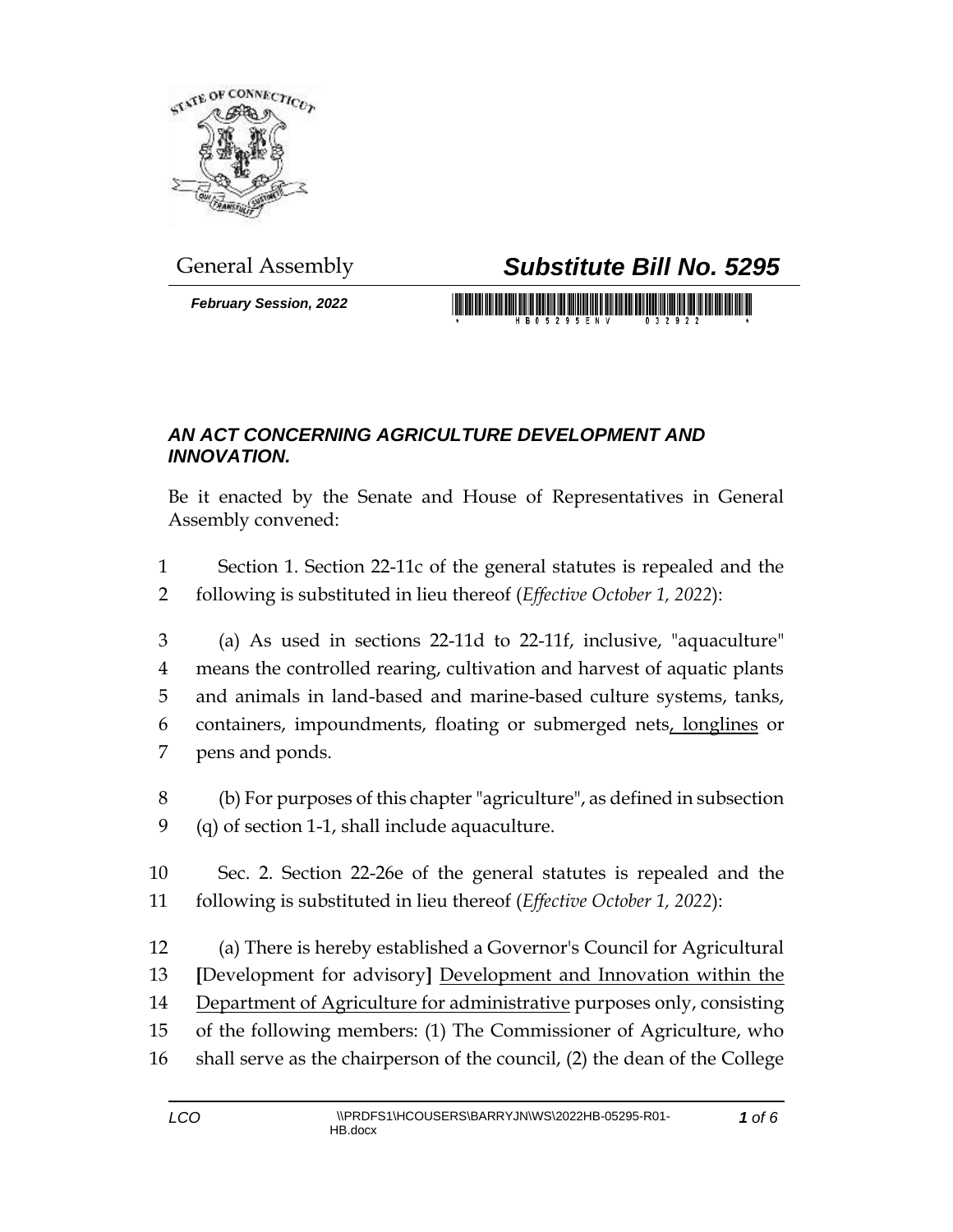of Agriculture and Natural Resources at The University of Connecticut, or the dean's designee, who shall serve as co-vice-chairperson, (3) the chairperson of the Connecticut **[**Milk Promotion Board**]** Farm Bureau, or the chairperson's designee, (4) six members appointed by the Governor, **[**who shall each be actively engaged in agricultural production,**]** (5) one member appointed by the speaker of the House of Representatives, **[**who shall be engaged in agricultural processing,**]** (6) one member appointed by the president pro tempore of the Senate, **[**who shall be engaged in agricultural marketing,**]** (7) one member appointed by the majority leader of the House of Representatives, **[**who shall be engaged in agricultural sales,**]** (8) one member appointed by the majority leader of the Senate, **[**who shall be from a trade association,**]** (9) one member appointed by the minority leader of the House of Representatives, **[**who shall be from the green industry, and**]** (10) one member appointed by the minority leader of the Senate, **[**who shall be actively engaged in agricultural education**]** and (11) the director of the Connecticut Agricultural Experiment Station, who shall serve as the co-vice-chairperson.

 (b) The council shall make recommendations to the Department of Agriculture on ways to increase **[**the percentage of consumer dollars spent on Connecticut-grown fresh produce and farm products, including, but not limited to, ways to increase the amount of money spent by residents of the state on locally-grown farm products, by 2020, to not less than five per cent of all money spent by such residents on food**]** agriculture in the state by developing innovative market opportunities including, but not limited to, urban agriculture, integration and adoption of new technologies, controlled environment agriculture, and diversification of products and opportunities. The council shall also make recommendations concerning the development, diversification and promotion of **[**agricultural products, programs and enterprises**]** agriculture in this state and shall provide for an interchange of ideas from the various commodity groups and organizations represented.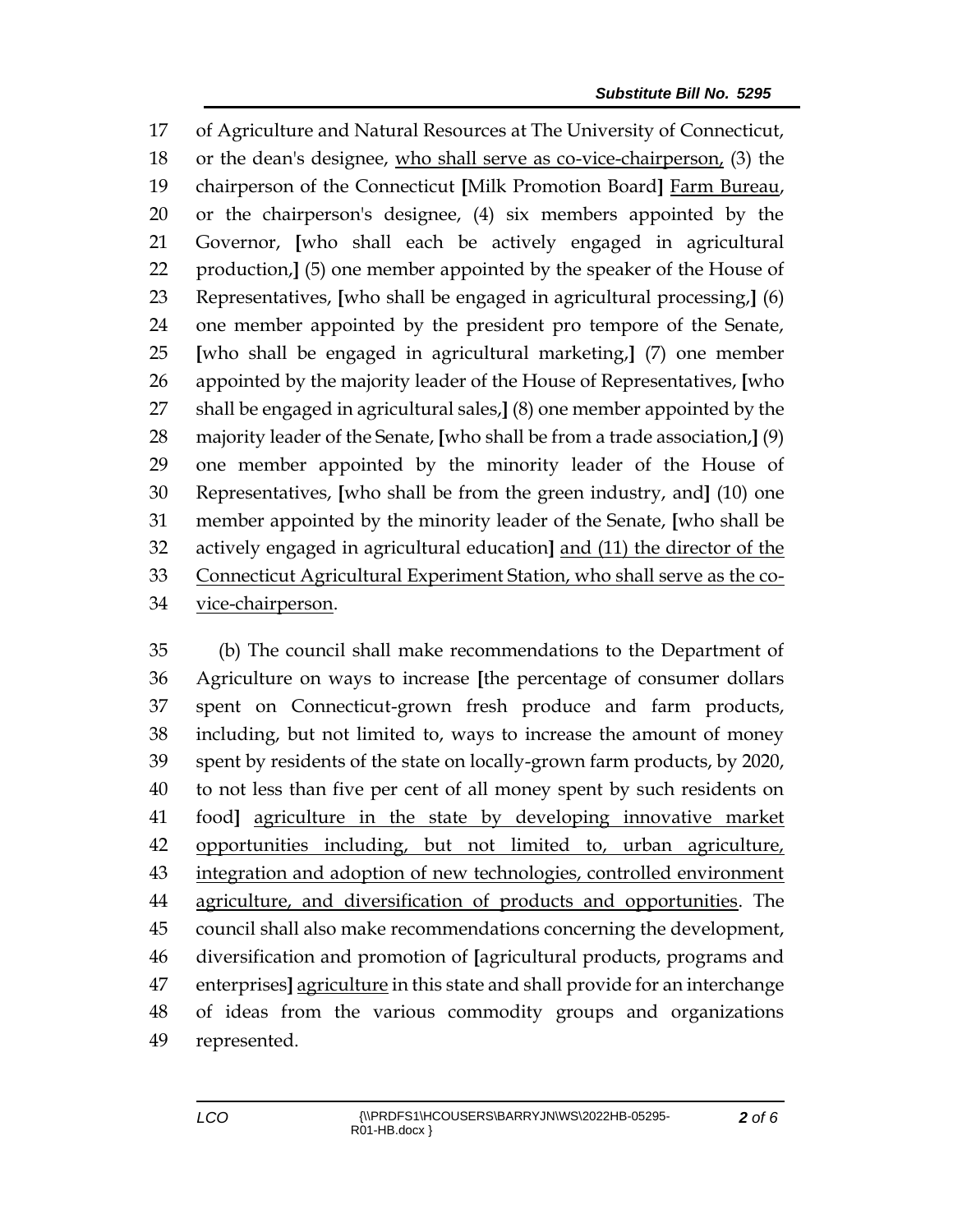(c) The council shall meet not less than once per calendar quarter and 51 (1) as often as deemed necessary by the chairperson, or (2) upon a call 52 for such a meeting by a quorum of the membership of the council. Any vacancy in the membership of the council shall be filled by the **[**Governor**]** applicable appointing authority. The members shall serve without compensation or reimbursement for expenses. Any member absent from more than two meetings in a calendar year shall be deemed to have resigned.

 Sec. 3. Section 22-61d of the general statutes is amended by adding subsection (d) as follows (*Effective July 1, 2022*):

 (NEW) (d) (1) No person shall sell, offer for sale, expose for sale or transport for sale any agricultural or vegetable seed or seed used for lawn or turf purposes that is not labeled in accordance with the provisions of section 22-61c.

 (2) Any such labeling described in subdivision (1) of this subsection shall be performed by a person who is registered with the Commissioner of Agriculture.

 (3) Any person who labels seed pursuant to subdivision (2) of this subsection shall register annually with the Commissioner of Agriculture. The application for a seed labeler registration shall be submitted to the commissioner in a manner and on a form prescribed by the commissioner. The application shall be accompanied by a fee of one hundred dollars. All seed labeler registrations shall expire on March thirty-first of each year.

 Sec. 4. Subsection (d) of section 26-57a of the general statutes is repealed and the following is substituted in lieu thereof (*Effective October 1, 2022*):

 (d) Until such time as regulations are adopted pursuant to subsection (a) of this section, any person may import one or more reindeer into the state during the period commencing on Thanksgiving Day of each year and ending on the immediately following New Year's Day, or for a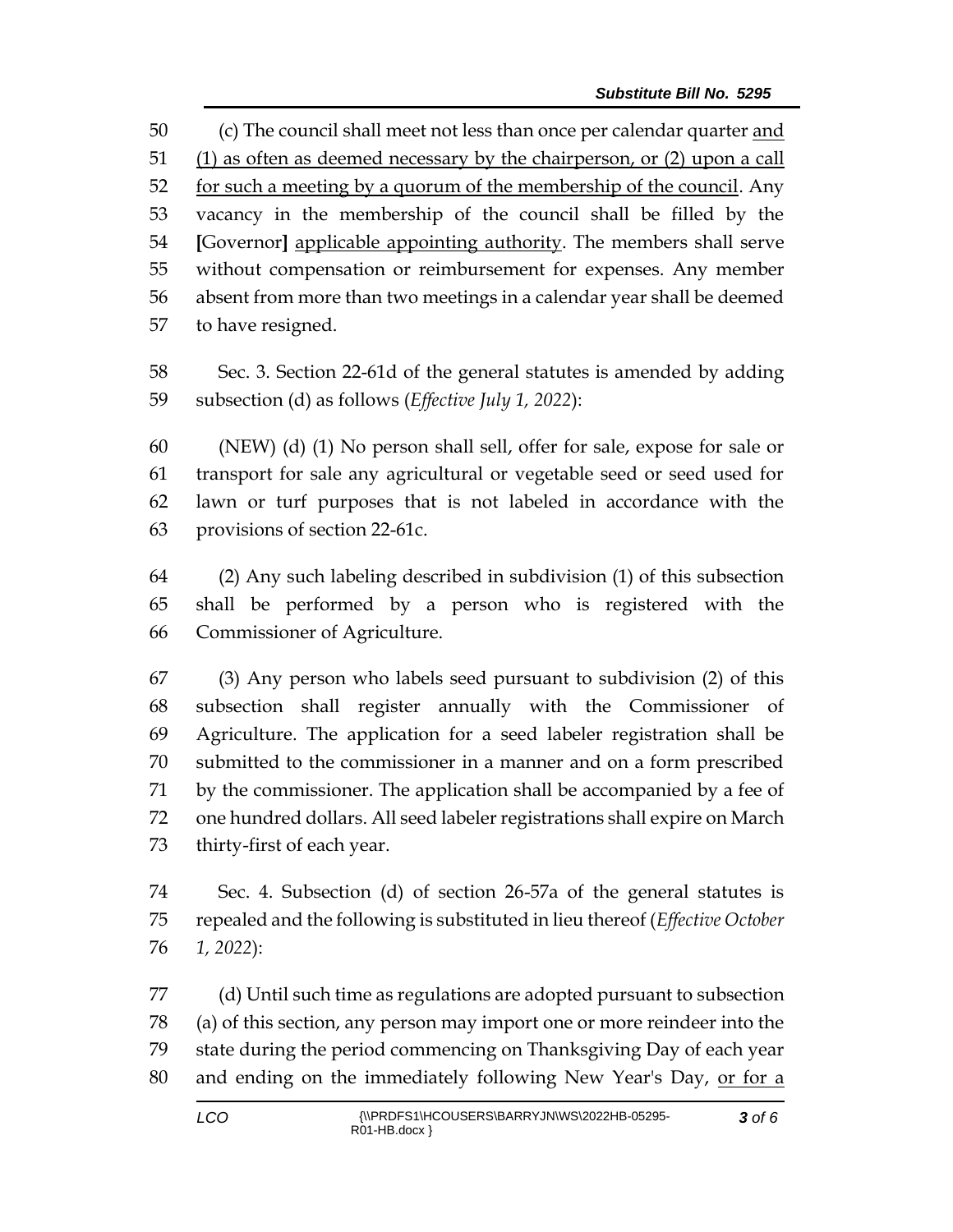period of time not to exceed seven days, provided (1) any reindeer so imported pursuant to this subsection is subsequently exported from the state no later than a week following the end of such period, and (2) such importation complies with the following requirements: Each reindeer so imported (A) is individually identified by a permanent metal ear tag, legible tattoo or microchip, (B) possesses a certified veterinary report of inspection documenting an inspection that occurred at least one day and not more than thirty days prior to entry into the state, (C) possesses documentation that verifies such reindeer (i) comes from a herd that is free of both tuberculosis and brucellosis, or (ii) tested negative for tuberculosis and brucellosis at least one day and not more than thirty days prior to entry into the state, and (D) possesses documentation that the originating herd participated in a state chronic wasting disease monitoring program (i) not less than the prior three years if from a state or province not known to have chronic wasting disease, or (ii) not less than the prior five years if from a state or province known to have chronic wasting disease outbreaks.

 Sec. 5. Section 22-345 of the general statutes is repealed and the following is substituted in lieu thereof (*Effective October 1, 2022*):

 Any **[**blind, deaf or mobility impaired**]** person with a disability who is the owner or keeper of a dog which **[**has been trained and educated to guide and assist such person in traveling upon the public streets or highways or otherwise**]** is a service animal for such person, is in training to become a service animal or is enrolled in a program described in section 17a-22ee shall receive a license and tag for such dog from the town clerk of the town where such dog is owned or kept. Such license and tag shall be issued in accordance with the provisions of section 22- 340, and no fee shall be required of the owner or keeper of any such dog. 109 When any such dog has not been previously licensed, by the town clerk to whom application is being made, such town clerk shall not license such dog or issue to the owner a license and tag unless **[**written evidence is exhibited to such clerk that the dog is trained and educated and intended in fact to perform such guide service for such applicant**]** such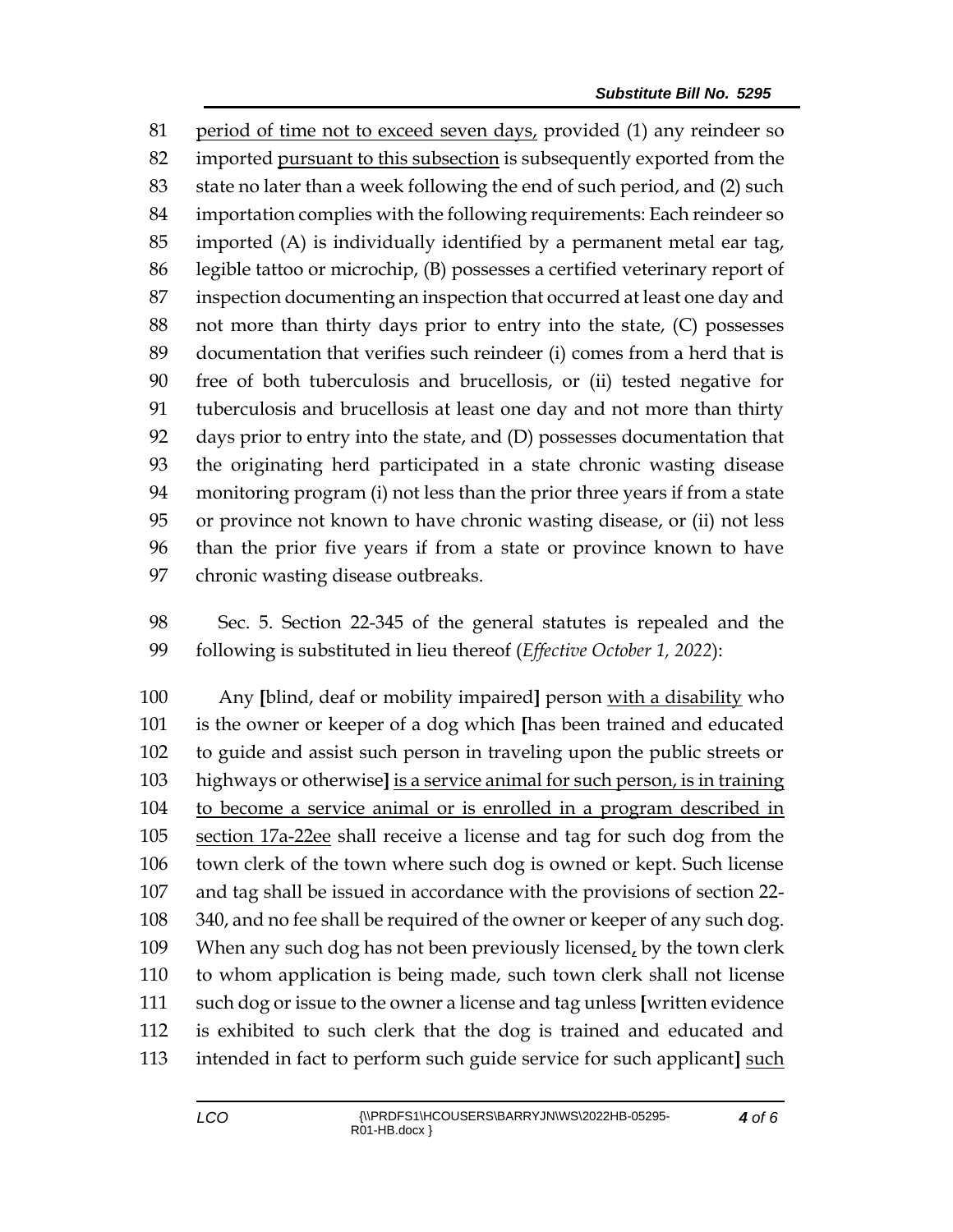person provides confirmation to the town clerk that such dog is a service animal, is in training to become a service animal or is enrolled in a program described in section 17a-22ee. Any person who has a dog 117 placed with such person temporarily, including for breeding purposes, by a nonprofit organization established for the purpose of training or educating guide dogs to so assist **[**blind, deaf or mobility impaired**]** persons with disabilities shall receive a license and tag for such dog from the town clerk of the town where such dog is kept. Such license and tag shall be issued in accordance with the provisions of section 22-340, and no fee shall be required for such license and tag, provided such person presents **[**written evidence**]** confirmation that such dog was placed with such person by such organization. **[**As used in this section and section 46a-44, "deaf person" means a person who cannot readily understand spoken language through hearing alone and who may also have a speech defect which renders such person's speech unintelligible to most people with normal hearing.**]**

 Sec. 6. (*Effective from passage*) The Commissioner of Agriculture shall convene a working group with the Connecticut Town Clerks Association for the purpose of developing a plan to create a state-wide online dog licensing portal. The commissioner shall serve as the chairperson of such working group and shall convene the first meeting of such working group not later than ninety days after the effective date of this section. Such working group shall consist of representatives of the Department of Agriculture and members of the Connecticut Town Clerks Association and any other person or organization deemed necessary by the commissioner. Such plan shall include, but not be limited to, provisions for the pre-use testing of the portal described in this section by each category of intended users of such portal and a recommendation for a date to implement the use of such portal on a state-wide basis. Not later than January 1, 2023, the commissioner shall submit such plan to the joint standing committee of the General Assembly having cognizance of matters relating to the environment in addition to any requisite legislative proposals that are consistent with the components of such plan.